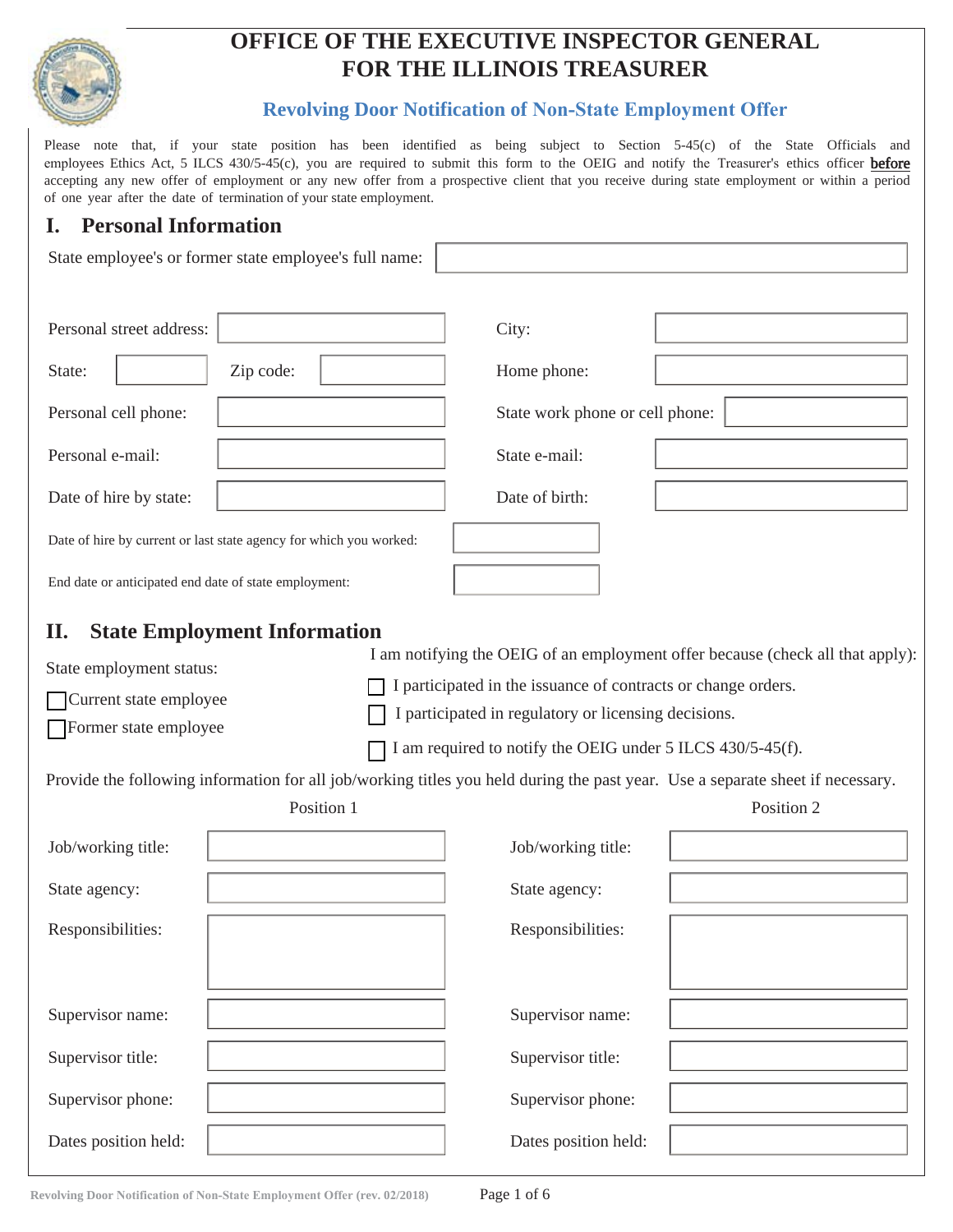| Ш.                                                        | <b>Prospective Employment Information</b>                                                                                                                                                                          |
|-----------------------------------------------------------|--------------------------------------------------------------------------------------------------------------------------------------------------------------------------------------------------------------------|
| Prospective employer's name:                              | Supervisor name:                                                                                                                                                                                                   |
| Job/working title:                                        | Supervisor phone:                                                                                                                                                                                                  |
| Responsibilities:                                         |                                                                                                                                                                                                                    |
|                                                           |                                                                                                                                                                                                                    |
|                                                           |                                                                                                                                                                                                                    |
| subsidiaries, if any (use a separate sheet if necessary): | Describe your prospective employer and its ownership and corporate structure, including the identity of its parents and                                                                                            |
| <b>IV. Prospective Client Information</b>                 |                                                                                                                                                                                                                    |
|                                                           | * Complete this section only if you expect to receive compensation directly from one or more of your own clients.<br>You are required to submit a separate Notification of Offer form for each prospective client. |
| Prospective client's name:                                |                                                                                                                                                                                                                    |
| Services to be provided:                                  |                                                                                                                                                                                                                    |

Describe the prospective client, and, if applicable, its ownership and corporate structure, including the identity of its parents and subsidiaries, if any (use a separate sheet if necessary):

# **V. Prospective Employer or Client's Contracting, Regulatory or Licensing Involvement with the Office of the Treasurer**

Please answer "Yes" or "No" to the following question:

Has the prospective employer or client entered into any contracts with, or been the subject of any regulatory or licensing decisions by the Office of the Treasurer, within the past 12 months? (You must verify this information with the prospective employer or client.)

| Yes | N <sub>0</sub> |  |
|-----|----------------|--|
|     |                |  |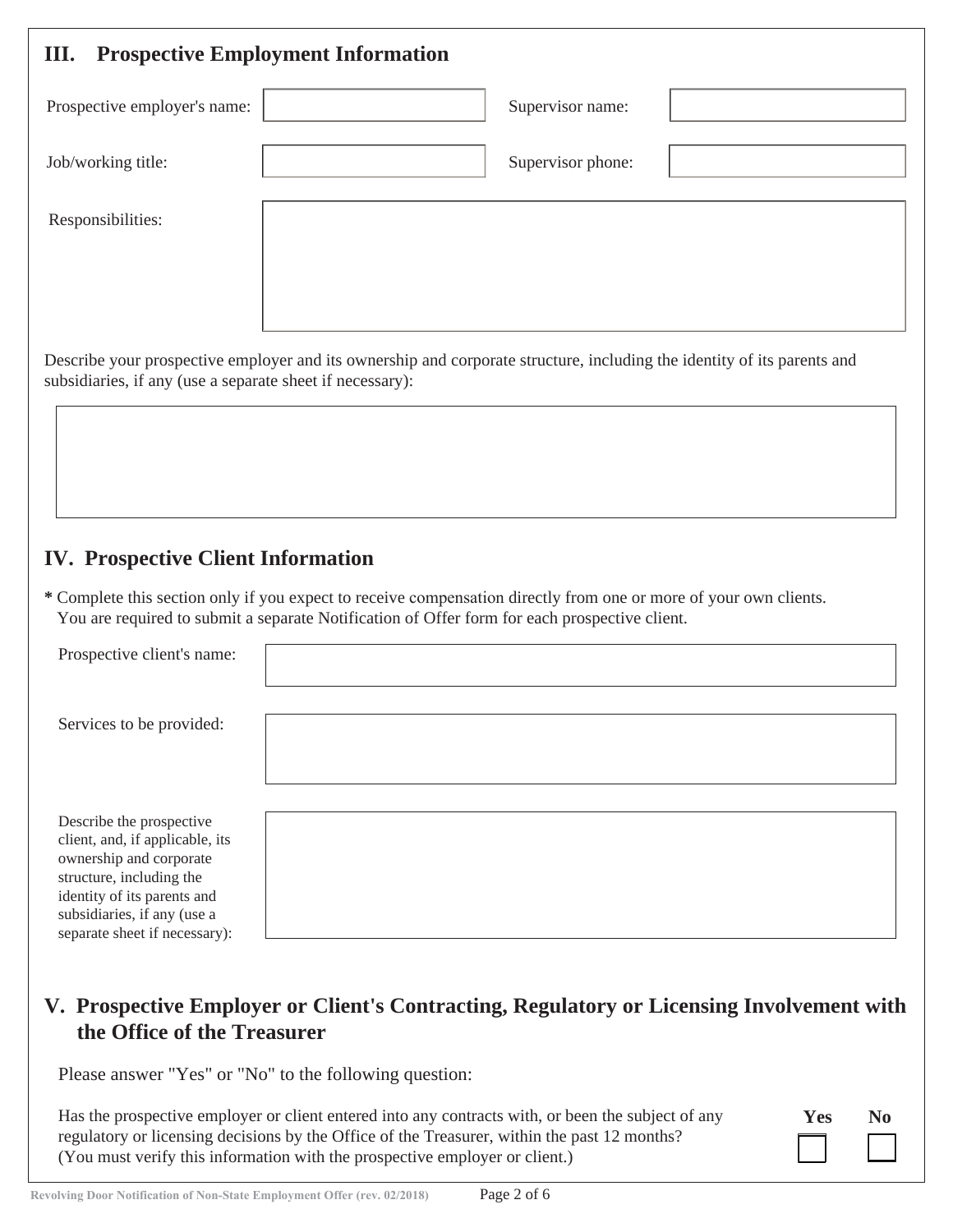Name, phone number and e-mail address of the individual at the prospective place of employment or the client who verified the information in the question above.

If the prospective employer or client entered into contracts with, or was the subject of regulatory or licensing decisions by the Office of the Treasurer within the past 12 months, please provide the names, phone number and e-mail addresses of the individual(s) they were in contact with at the Office of the Treasurer.

#### **VI**. **Employee's Contracting, Regulatory or Licensing Involvement with Prospective Employer or Client**

 **Yes No**

Please answer "Yes" or "No" to the following question.

1.) In the year prior to termination of state employment, did you have any dealings or interactions with your prospective employer or client, its employees or agents, or its parent or subsidiary, other than interviewing for the prospective employment or business relationship?

If you answered "Yes" to the previous question, please elaborate below and use a separate sheet if necessary.

Provide detailed information regarding the nature of these dealings, including the names and phone numbers of the **a)** employees of the prospective employer or client you had these dealings with.

**b)** If you participated in the award of a State contract(s), issuance of State contract change orders or any regulatory or licensing decisions involving your prospective employer or client, please describe these activities, including the monetary value of the contract(s) and a detailed description of your personal involvement in each:

# **VII. Additional Information**

Is there any additional information that might be relevant and helpful to the OEIG in making a determination of eligibility for employment or compensation? If so, please state it here. Use a separate sheet if necessary.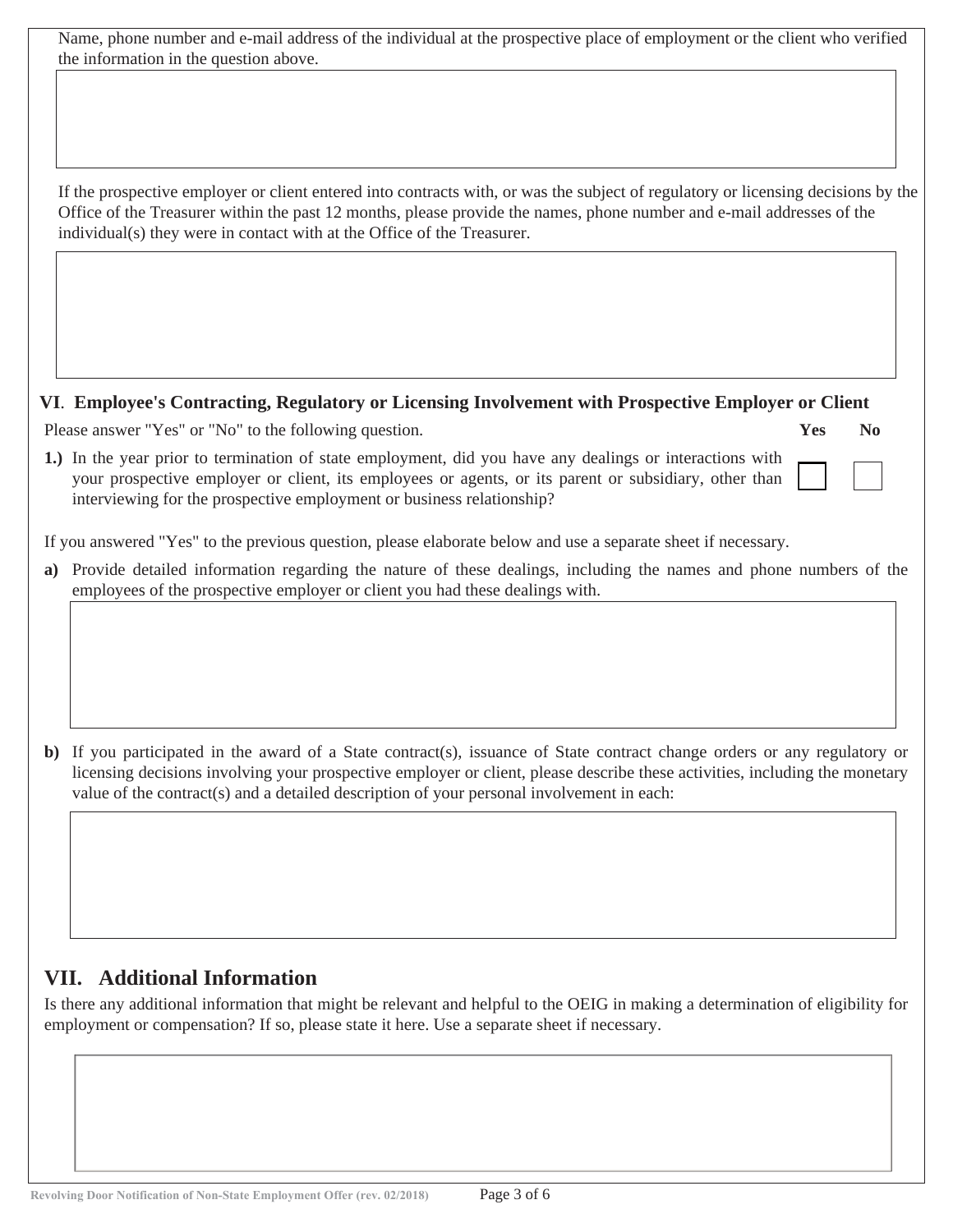### **VIII. Certification**

I certify and solemnly affirm that all the information provided in the attached Revolving Door Notification and all attachments are true, accurate, complete, to the best of my ability, and reflects the full extent of my participation in the award of any State contracts or the issuance of State contract change orders or regulatory or licensing decisions applicable to the prospective employer or client or its parent or subsidiary during the preceding year or during the year preceding termination of my State employment. I understand that should it be determined that the information provided by me, by means of my written notification to the Office of the Executive Inspector General for the Office of the Treasurer and/or provided by me during a related interview conducted by the OEIG is not true, accurate, and complete, to the best of my ability, I may be found to be in violation of the State Officials and Employees Ethics Act (5 ILCS 430/5-45) and/or other applicable laws.

Signature Date Print Full Name Date Date

 $\frac{1}{2}$  ,  $\frac{1}{2}$  ,  $\frac{1}{2}$  ,  $\frac{1}{2}$  ,  $\frac{1}{2}$  ,  $\frac{1}{2}$  ,  $\frac{1}{2}$  ,  $\frac{1}{2}$  ,  $\frac{1}{2}$  ,  $\frac{1}{2}$  ,  $\frac{1}{2}$  ,  $\frac{1}{2}$  ,  $\frac{1}{2}$  ,  $\frac{1}{2}$  ,  $\frac{1}{2}$  ,  $\frac{1}{2}$  ,  $\frac{1}{2}$  ,  $\frac{1}{2}$  ,  $\frac{1$ 

### **IX. Instructions For Submission**

Please submit a completed copy of this form to the OEIG at:

oeig@illinoistreasurer.gov

or

Office of the Executive Inspector General Attn: Revolving Door Determinations Illinois State Treasurer Marine Bank Building 1 East Old State Capitol Plaza Springfield, IL 62701

If you have any questions or require assistance to complete this form please contact:

Heather A. Stone Executive Inspector General (217) 557-1972 HStone@illinoistreasurer.gov

or

Laura Duque Ethics Officer (312) 814-3573 LDuque@illinoistreasurer.gov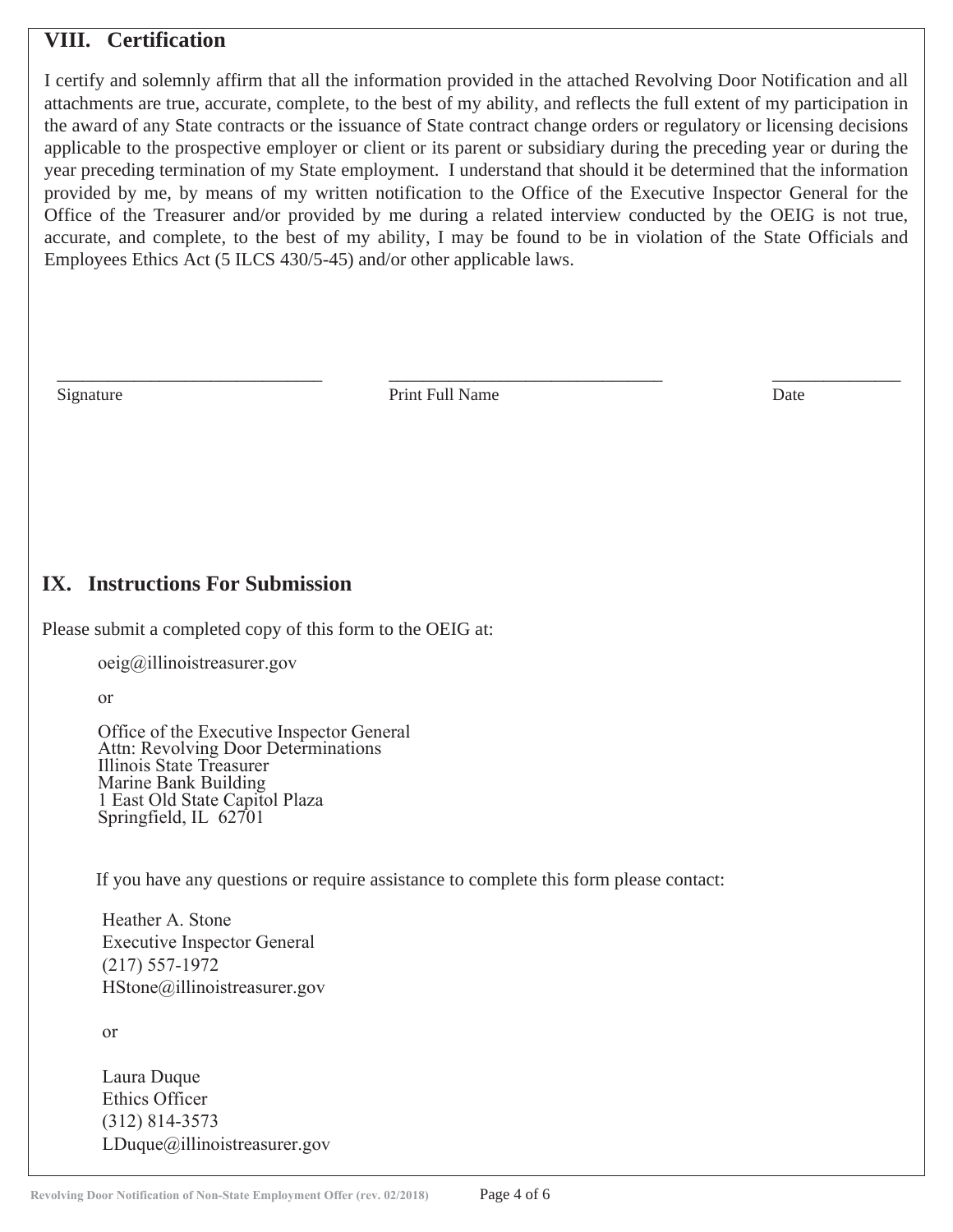# **X. Statement of Division Head**

Please review Sections II, III, IV, V, VI and VII of this form. If necessary, please provide any additional information you may have pertaining to the questions in these sections:

| Please state whether you, as the employee's supervisor, believe that the current or former state employee should be barred from<br>accepting the employment or compensation offer.                                                                                                                                | Yes             | N <sub>0</sub> |      |
|-------------------------------------------------------------------------------------------------------------------------------------------------------------------------------------------------------------------------------------------------------------------------------------------------------------------|-----------------|----------------|------|
| If you answered "Yes" to the question above, please provide an explanation of any conflicts or other issues of which you are<br>concerned:                                                                                                                                                                        |                 |                |      |
|                                                                                                                                                                                                                                                                                                                   |                 |                |      |
|                                                                                                                                                                                                                                                                                                                   |                 |                |      |
|                                                                                                                                                                                                                                                                                                                   |                 |                |      |
|                                                                                                                                                                                                                                                                                                                   |                 |                |      |
| <b>Certification</b>                                                                                                                                                                                                                                                                                              |                 |                |      |
| I have reviewed the above information and have informed myself with regard to these matters. I certify, to the best of my<br>ability, that the information in Sections II, III, IV, V, VI, VII and X of this form are accurate. If necessary, I have provided<br>information to make the responses more complete. |                 |                |      |
| Signature of Division Head                                                                                                                                                                                                                                                                                        | Print Full Name |                | Date |